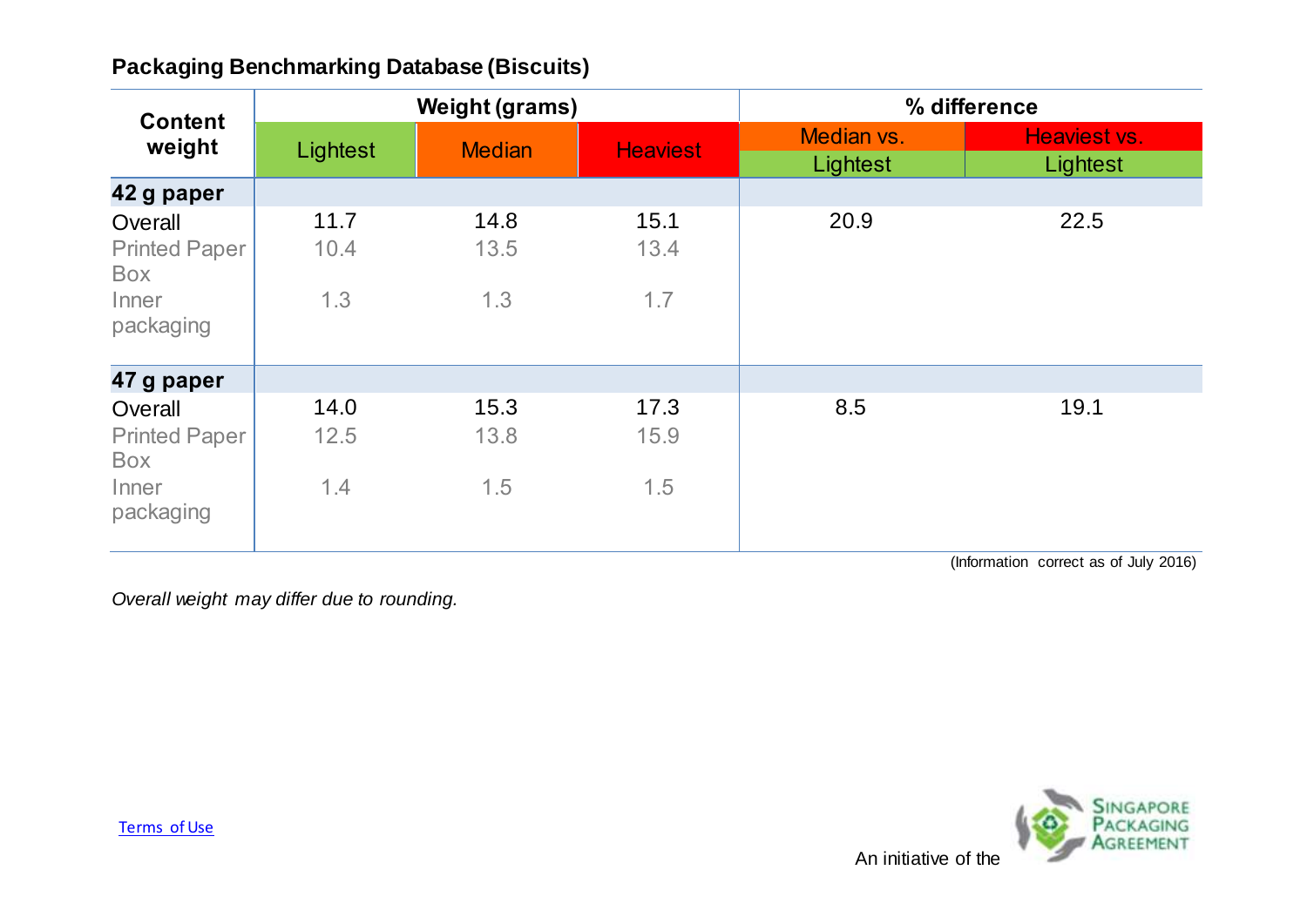| <b>Content</b><br>weight               |                                             | <b>Weight (grams)</b>                                         |                 |                        | % difference             |
|----------------------------------------|---------------------------------------------|---------------------------------------------------------------|-----------------|------------------------|--------------------------|
|                                        | Lightest                                    | <b>Median</b>                                                 | <b>Heaviest</b> | Median vs.<br>Lightest | Heaviest vs.<br>Lightest |
| 50 g paper                             |                                             |                                                               |                 |                        |                          |
| Overall<br><b>Printed Paper</b><br>Box | 16.5<br>14.9                                | 17.3<br>15.9                                                  | 22.1<br>19.6    | 4.6                    | 25.3                     |
| Inner<br>packaging                     | 1.6<br>LOTTE<br>Deable Dis<br>Carton: Paper | 1.4<br>Inner packaging: Normal OPP (Orientated Polypropylene) | 2.6             |                        |                          |
| 72 g paper                             |                                             |                                                               |                 |                        |                          |
| Overall                                | 19.2                                        | 20.4                                                          | 30.1            | 5.9                    | 36.2                     |
| <b>Printed Paper</b><br>Box            | 17.0                                        | 18.8                                                          | 28.0            |                        |                          |
| Inner<br>packaging                     | 2.2                                         | 1.6                                                           | 2.1             |                        |                          |

(Information correct as of July 2016)

*Overall weight may differ due to rounding.*



[Terms of Use](http://www.nea.gov.sg/terms-of-use/)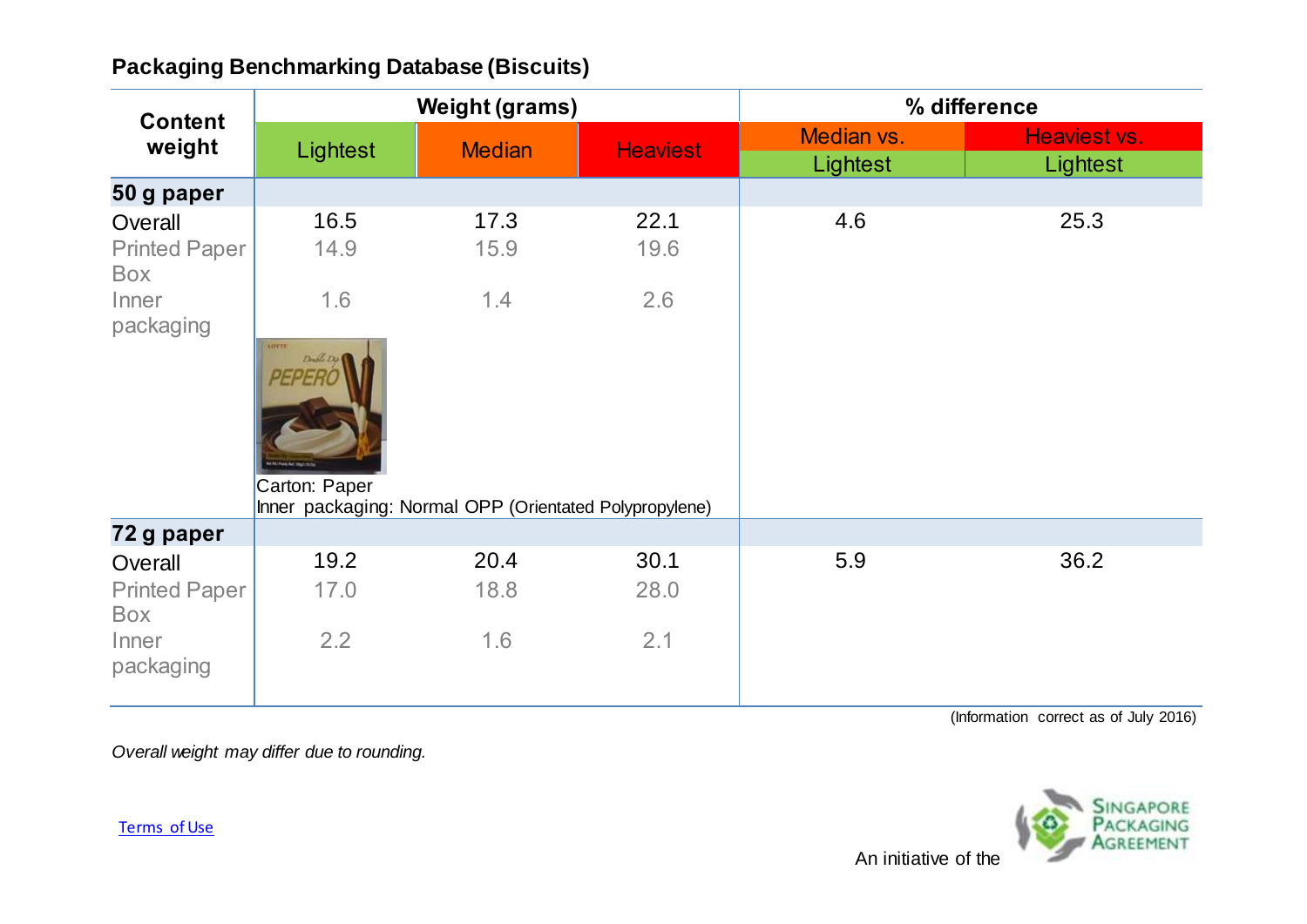| <b>Content</b>                                                                            |                                                 | <b>Weight (grams)</b>                  |                            | % difference |              |
|-------------------------------------------------------------------------------------------|-------------------------------------------------|----------------------------------------|----------------------------|--------------|--------------|
| weight                                                                                    | Lightest                                        | <b>Median</b>                          | <b>Heaviest</b>            | Median vs.   | Heaviest vs. |
|                                                                                           |                                                 |                                        |                            | Lightest     | Lightest     |
| 100 g paper                                                                               |                                                 |                                        |                            |              |              |
| Overall<br><b>Printed Paper</b><br><b>Box</b><br>Inner<br>container<br>Inner<br>packaging | 19.9<br>18.4<br>$\overline{\phantom{a}}$<br>1.5 | $30.4*$<br>$23.2*$<br>$5.3*$<br>$1.9*$ | 48.0<br>36.9<br>5.8<br>5.4 | 34.5         | 58.5         |
| 100 g plastic                                                                             |                                                 |                                        |                            |              |              |
| Overall<br>Outer<br>packaging<br>Inner<br>container                                       | 1.9<br>1.9<br>$\overline{\phantom{0}}$          | 4.3<br>4.3<br>$\overline{\phantom{a}}$ | 13.5<br>5.0<br>8.5         | 55.8         | 85.9         |

(Information correct as of July 2016)

*Overall weight may differ due to rounding.*

*\*Weights of overall packaging and packaging components of the lighter of the 2 middle products are used.*

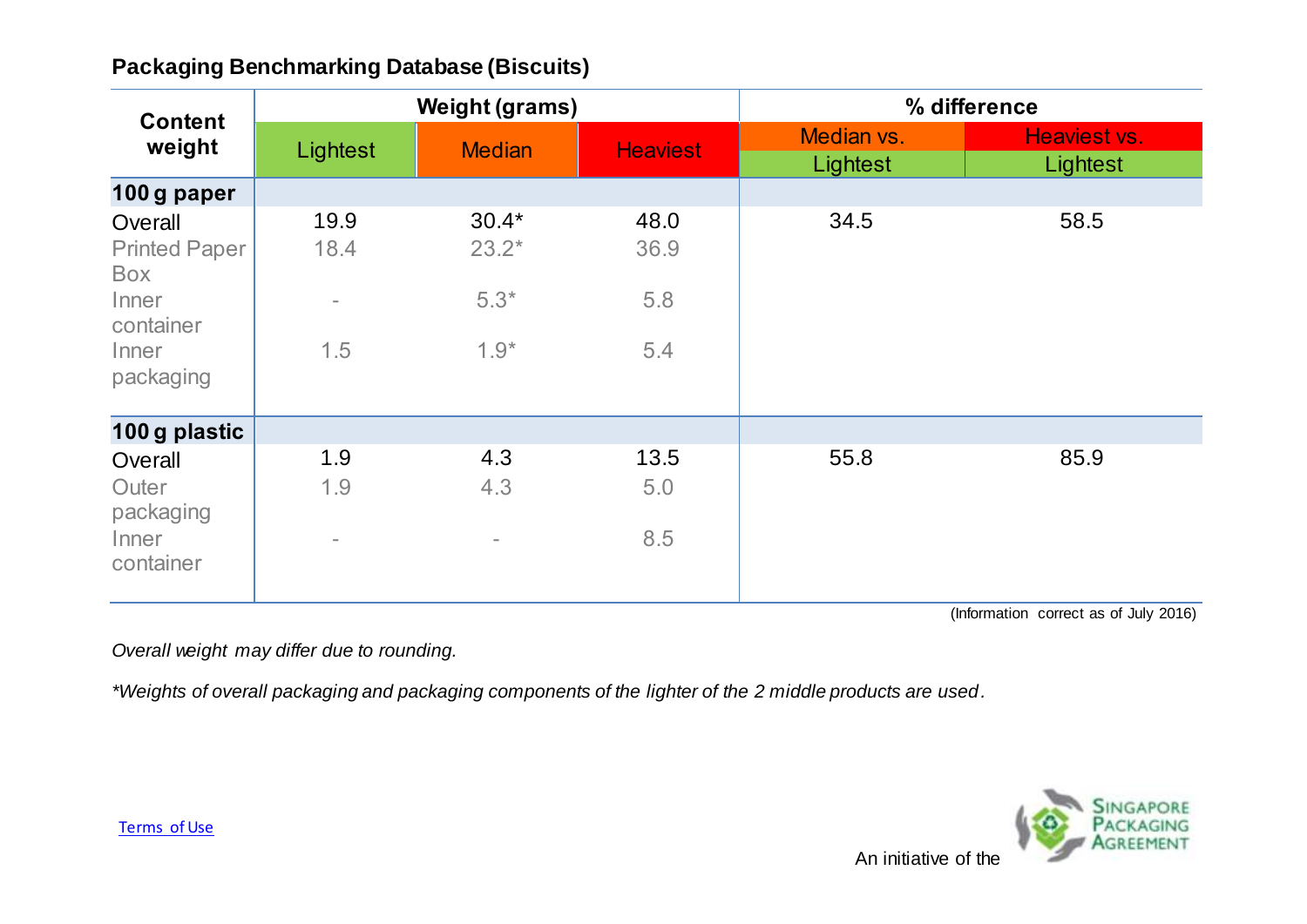| <b>Content</b><br>weight                                                  |                                                                    | <b>Weight (grams)</b>                                             |                            |                        | % difference             |
|---------------------------------------------------------------------------|--------------------------------------------------------------------|-------------------------------------------------------------------|----------------------------|------------------------|--------------------------|
|                                                                           | Lightest                                                           | <b>Median</b>                                                     | <b>Heaviest</b>            | Median vs.<br>Lightest | Heaviest vs.<br>Lightest |
| 125 g plastic                                                             |                                                                    |                                                                   |                            |                        |                          |
| Overall<br>Outer<br>packaging<br>Inner<br>container<br>Inner<br>packaging | 2.9<br>2.9<br>$\overline{\phantom{0}}$<br>$\overline{\phantom{0}}$ | $9.9*$<br>$3.9*$<br>$\mathrel{{\rightharpoonup}}^\star$<br>$6.0*$ | 31.9<br>7.5<br>16.6<br>7.8 | 70.7                   | 90.9                     |
| 180 g plastic                                                             |                                                                    |                                                                   |                            |                        |                          |
| Overall<br>Outer<br>packaging<br>Inner<br>container<br>Inner<br>packaging | 1.5<br>1.5<br>$\overline{\phantom{a}}$<br>$\overline{\phantom{0}}$ | 16.0<br>8.1<br>$\overline{\phantom{a}}$<br>7.9                    | 32.5<br>7.8<br>15.8<br>8.9 | 90.6                   | 95.4                     |

(Information correct as of July 2016)

*Overall weight may differ due to rounding.*

*\*Weights of overall packaging and packaging components of the lighter of the 2 middle products are used.*



[Terms of Use](http://www.nea.gov.sg/terms-of-use/)

An initiative of the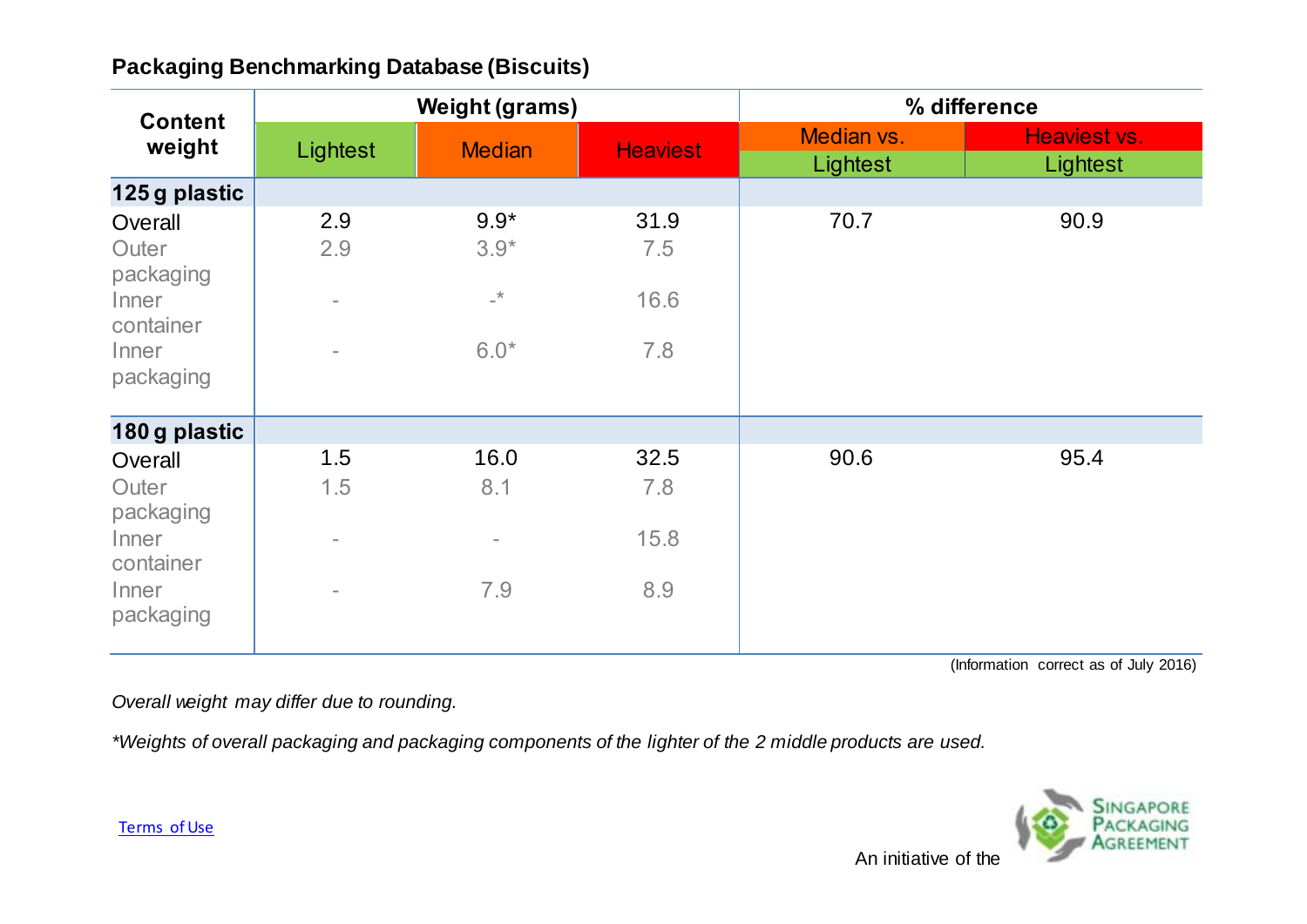| <b>Content</b><br>weight                                                  | <b>Weight (grams)</b>                                              |                                                |                             |                        | % difference             |
|---------------------------------------------------------------------------|--------------------------------------------------------------------|------------------------------------------------|-----------------------------|------------------------|--------------------------|
|                                                                           | Lightest                                                           | <b>Median</b>                                  | <b>Heaviest</b>             | Median vs.<br>Lightest | Heaviest vs.<br>Lightest |
| 200 g plastic                                                             |                                                                    |                                                |                             |                        |                          |
| Overall<br>Outer<br>packaging<br>Inner<br>container<br>Inner<br>packaging | 7.1<br>3.5<br>3.7<br>$\bar{ }$                                     | 15.3<br>6.2<br>$\overline{\phantom{a}}$<br>9.1 | 49.0<br>7.8<br>31.6<br>9.6  | 53.6                   | 85.5                     |
| 250 g plastic                                                             |                                                                    |                                                |                             |                        |                          |
| Overall<br>Outer<br>packaging<br>Inner<br>container<br>Inner<br>packaging | 2.5<br>2.5<br>$\overline{\phantom{a}}$<br>$\overline{\phantom{0}}$ | 15.5<br>4.5<br>11.0<br>$\sim$                  | 34.3<br>10.0<br>14.8<br>9.5 | 83.9                   | 92.7                     |

(Information correct as of July 2016)

*Overall weight may differ due to rounding.*



[Terms of Use](http://www.nea.gov.sg/terms-of-use/)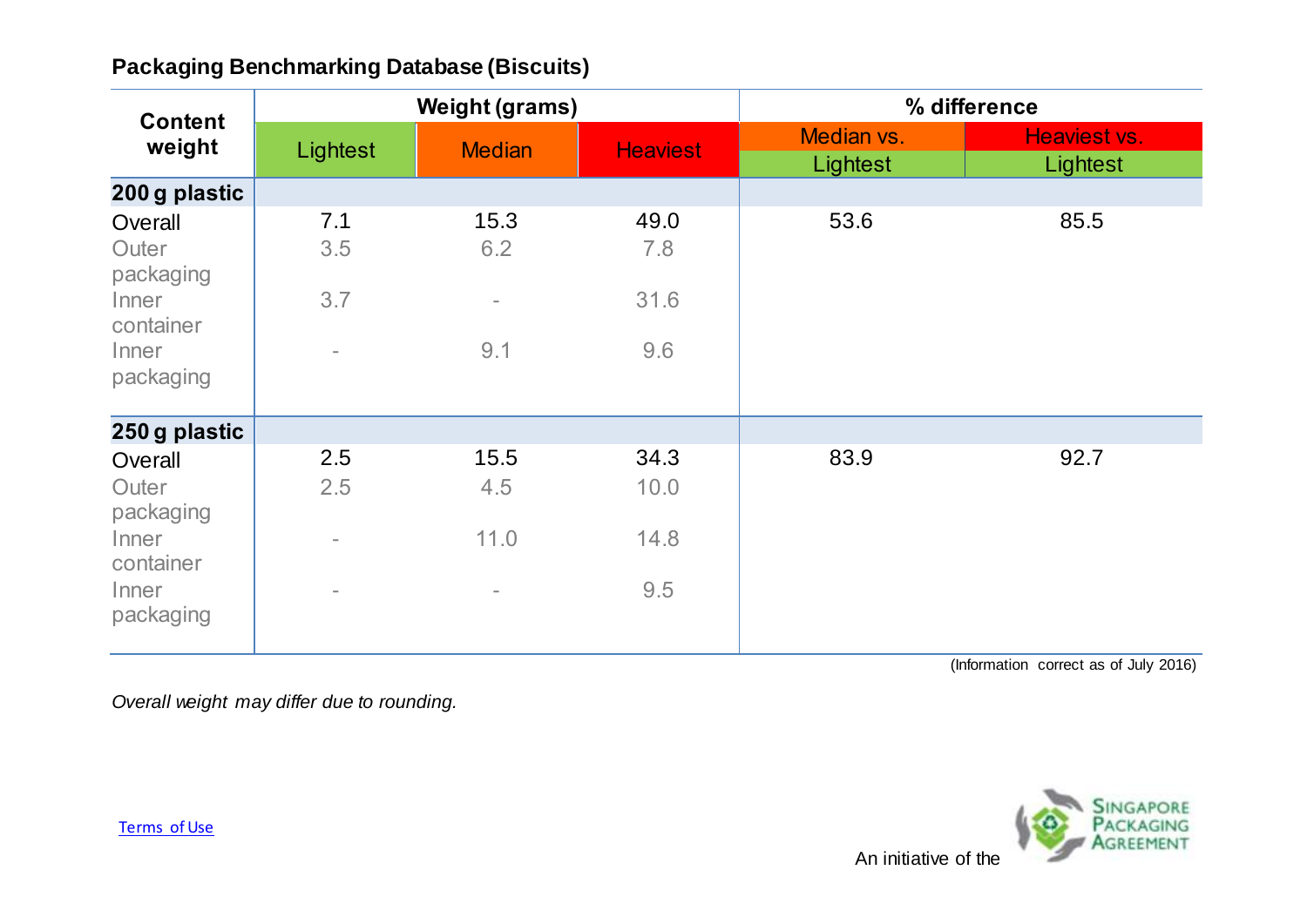| <b>Content</b>                                                            |                                                                    | <b>Weight (grams)</b>                                |                              |                        | % difference             |
|---------------------------------------------------------------------------|--------------------------------------------------------------------|------------------------------------------------------|------------------------------|------------------------|--------------------------|
| weight                                                                    | Lightest                                                           | <b>Median</b>                                        | <b>Heaviest</b>              | Median vs.<br>Lightest | Heaviest vs.<br>Lightest |
| 300 g plastic                                                             |                                                                    |                                                      |                              |                        |                          |
| Overall<br>Outer<br>packaging<br>Inner<br>container<br>Inner<br>packaging | 2.2<br>2.2<br>$\overline{\phantom{0}}$<br>$\overline{\phantom{0}}$ | $16.0*$<br>$3.5*$<br>$\mathbf{L}^{\star}$<br>$12.5*$ | 52.7<br>8.1<br>32.1<br>12.5  | 86.3                   | 95.8                     |
| 330 g plastic                                                             |                                                                    |                                                      |                              |                        |                          |
| Overall<br>Outer<br>packaging<br>Inner<br>container<br>Inner<br>packaging | 14.0<br>3.9<br>10.0<br>$\overline{\phantom{0}}$                    | 18.5<br>5.7<br>12.8<br>$\overline{\phantom{a}}$      | 40.9<br>11.7<br>16.2<br>13.0 | 24.3                   | 65.8                     |

(Information correct as of July 2016)

*Overall weight may differ due to rounding.*

*\*Weights of overall packaging and packaging components of the lighter of the 2 middle products are used.*



[Terms of Use](http://www.nea.gov.sg/terms-of-use/)

An initiative of the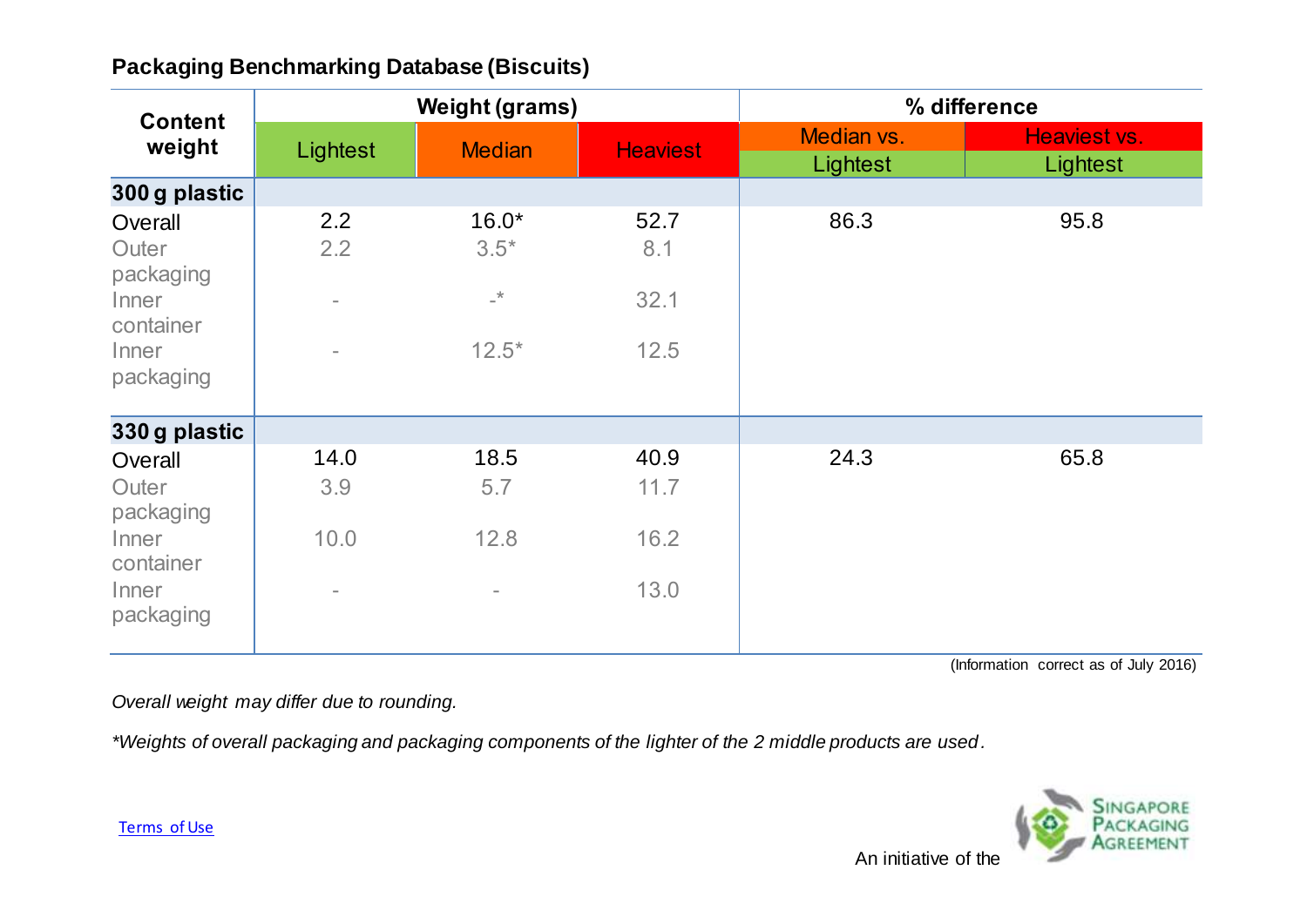| <b>Content</b><br>weight                                                  |                                                                    | <b>Weight (grams)</b>                         |                                  | % difference           |                          |
|---------------------------------------------------------------------------|--------------------------------------------------------------------|-----------------------------------------------|----------------------------------|------------------------|--------------------------|
|                                                                           | Lightest                                                           | <b>Median</b>                                 | <b>Heaviest</b>                  | Median vs.<br>Lightest | Heaviest vs.<br>Lightest |
| 400 g plastic                                                             |                                                                    |                                               |                                  |                        |                          |
| Overall<br>Outer<br>packaging<br>Inner<br>container<br>Inner<br>packaging | 3.5<br>3.5<br>$\overline{\phantom{a}}$<br>$\overline{\phantom{0}}$ | $13.3*$<br>$4.9*$<br>$\mathbf{R}^+$<br>$8.4*$ | 44.8<br>18.3<br>$\equiv$<br>26.5 | 73.7                   | 92.2                     |
| 450 g plastic                                                             |                                                                    |                                               |                                  |                        |                          |
| Overall<br>Outer<br>packaging<br>Inner<br>packaging                       | 6.8<br>6.8<br>$\overline{\phantom{0}}$                             | 10.8<br>6.9<br>3.9                            | 50.1<br>20.8<br>29.3             | 37.0                   | 86.4                     |

(Information correct as of July 2016)

*Overall weight may differ due to rounding.*

*\*Weights of overall packaging and packaging components of the lighter of the 2 middle products are used.*